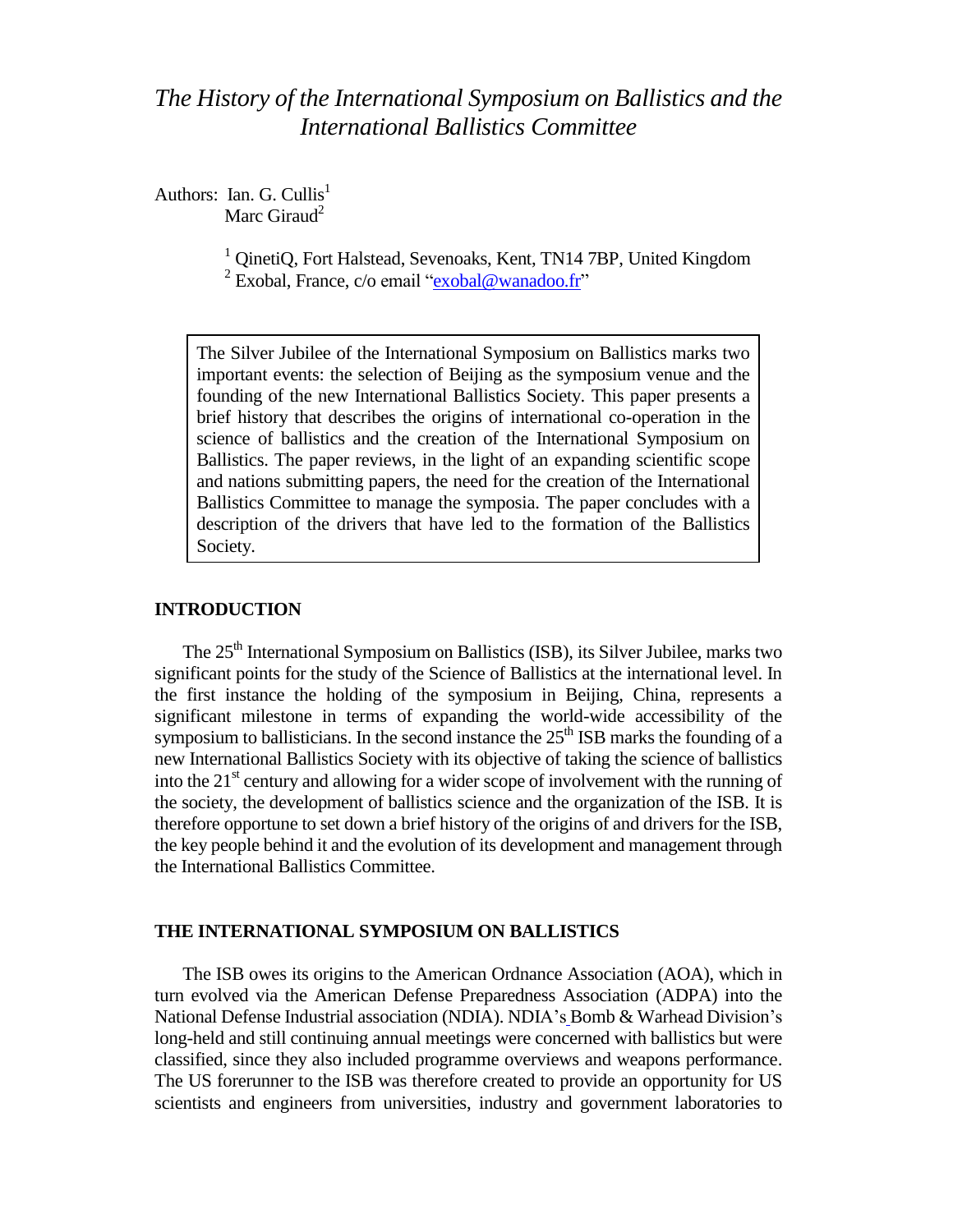meet together in an open forum to present their current research work, discuss the implications of their work and identify future lines of research.

The papers and presentations at the ISB meetings were un-refereed and distributed at the meeting to encourage collaborative research and equally important encourage new entrants into the field of ballistics. This high level aspiration was later to form a core tenet of the ISB to provide the broadest possible basis for dialogue and the presentation of work in progress in an international forum.

In parallel to both of these meetings the US also established a classified Vulnerability & Survivability Symposium within the newly formed Ballistics Division of the AOA. Dr. Louis Zernow led the V&S Section sponsoring this meeting until 1989 while participating as the Ballistics Section's Secretary.

Dr. Robert (Bob) Eichelberger, later Director of the US Army Ballistics Research Laboratory (BRL), and others recognized that the various NATO country bi-lateral exchanges at government level provided an opportunity to establish an unclassified international forum along similar lines to the Bombs & Warheads meetings.

The ISB was therefore founded during the first decade of the seventies with the objective of fostering all aspects of the science of ballistics. Its founding fathers represented a team of scientific pioneers in ballistics and were composed of US and European experts. The US side included Dr. Robert Eichelberger, Dr. Louis Zernow, Dr Pei Chi Chou (Drexel University), Dick Dowd (Martin Marietta Corp.) and Martin Summerfeld of Princeton University. The European side included Dr Gustav-Adolf Schröder (EMI - Germany), Prof R.E. Kutterer (ISL Director, France/Germany), Neil Griffiths OBE, (RARDE – UK), Prof. Rudolf Thomanek (MBB/Germany) and Dr. Hans Pasman (TNO – Netherlands). A primary objective of the symposium was to compare and contrast the state of the art in ballistics in North America and Europe and foster collaboration.

Once again university and industry attendance at the symposium was highly encouraged so that scientists and engineers in universities and industry might participate in creating, developing, and studying the sciences and technologies that were previously restricted to limited venues of NATO and bi-lateral exchange agreements. Only NATO member states and other select friendly state attendance was encouraged in light of the "Cold War" within which the world was at that time enveloped. This remained the case until 1989.

## **First International Symposium on Ballistics**

 The first ISB was finally organized in 1974 in Orlando (Fl., USA) and was considered a great success with between 100 and 120 attendees. Dr. Eichelberger provided BRL support to the organization of this first meeting by providing Eddie Bryant to do all the organizational "leg work". Dick Dowd of Martin Marietta, head of the Ballistics Division and Section of ADPA, and his staff handled the local arrangements in Florida. The selection of abstracts was achieved via a series of visits by members of the ADPA Ballistics Section to the European partner"s organizations. This initial ad hoc arrangement has since evolved into the current two or three day paper selection meeting held approximately six months before a symposium.

The first symposium with its relatively small number of attendees fitted into a small motel conference room. The proceedings were a simply bound set of photocopies of the presented papers.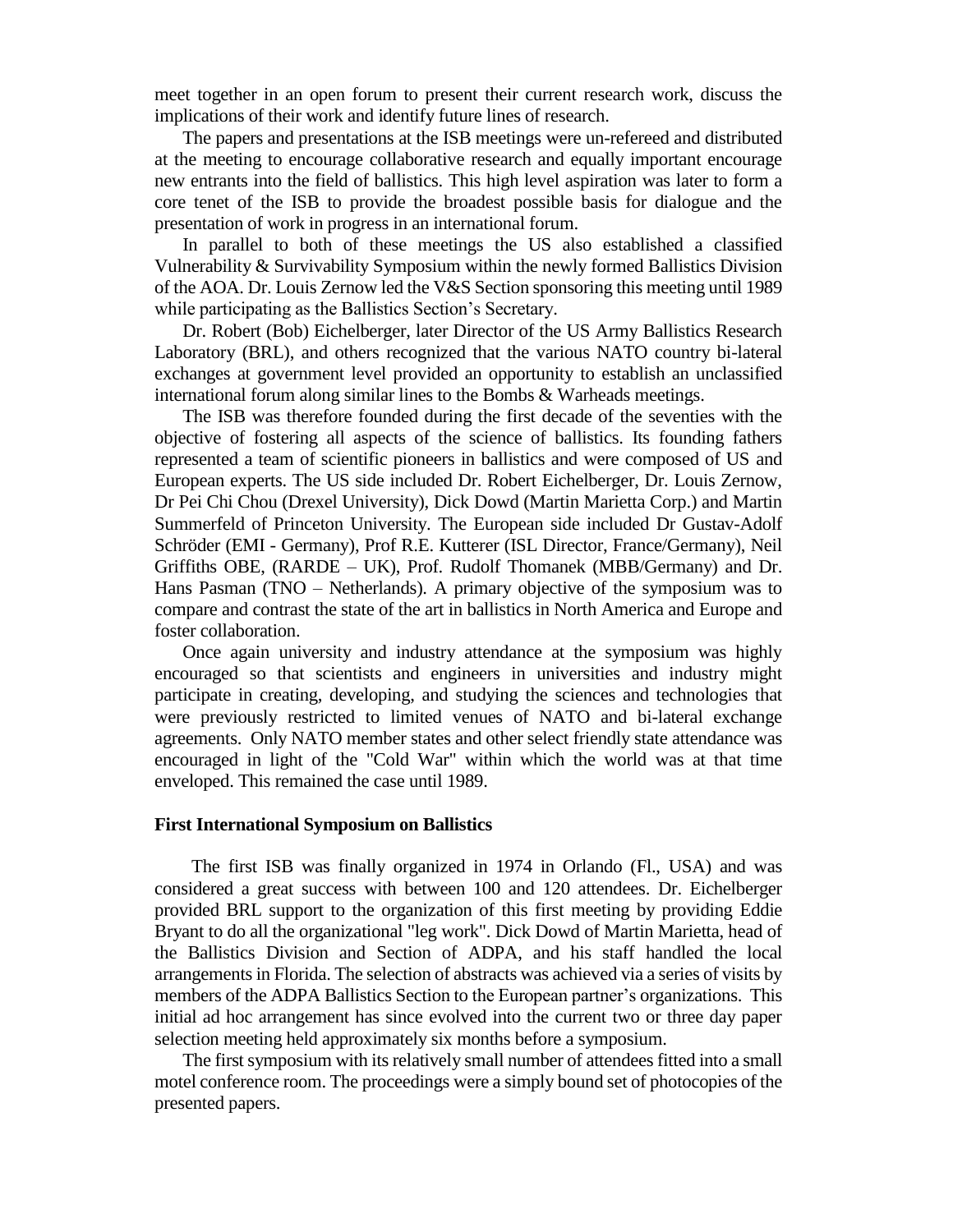## **Second and Subsequent Symposia**

The second symposium was also organized by ADPA in 1976 at Daytona Beach (Fl., USA). The third ISB, held in 1977, was organized by EMI and held in Karlsruhe (Germany). This established the alternation of successive symposia between North America and Europe with a period of 18 months between symposia.

With the end of the cold war and the expansion of participating countries outside of NATO other countries have requested the opportunity to host and organize a symposium. Of the 24 symposia held to date the USA has hosted 11, Canada 2, Europe 8 (Belgium, France, Germany, Netherlands, Spain, Sweden, Switzerland, and United Kingdom), and Australia, Israel, South Africa one each. Very appropriately China will host the  $25<sup>th</sup>$  ISB.

The international character of the Symposium, in its broadest sense, rapidly evolved after the end of the Cold War and has become one of its defining characteristics. Today between 300 and 450 ballisticians, from 26 countries, regularly attend and actively participate in the ISB and in the process help secure its world class reputation. The largest attendance, of over 600, occurred at the ISB in Stockholm Sweden in 1992, where the meeting was locally hosted by the FOA – National Defence Research Establishment. In the first symposium in 1974 there were 34 papers, which can be compared to the 223 papers accepted for the last symposium in New Orleans (2008).

The technical content of the ISB has also evolved and widened to reflect changes in research priorities of national research programmes and the interests of the scientific community outside of government research laboratories. It now includes sessions on Interior and Exterior Ballistics, Warhead Mechanisms, Terminal Effects, Armor & Personal Protection and Wound Ballistics & Vulnerability.

Many of the symposia, starting with the third, have witnessed the first presentation in the public domain of papers on Explosively Formed Projectiles (EFPs), active and passive amour and other "sensitive" technologies. Symposia have also reflected the rapid development and application of numerical modeling techniques as well as the ever increasingly sophisticated experimental diagnostic techniques that have followed on the back of the revolution in electronic chip fabrication technology. Their complementary combination has led to an increased understanding of the detailed mechanisms that drive ballistics technologies and the importance of material properties in their realization. The continued evolution of ballistic technologies is clearly reflected in the proceedings of the symposia, which shows how old technologies have been re-invented and developed for other applications.

The initial ad-hoc organization committee, based on two representatives from each representative country worked well during the period when attendees were restricted to NATO and invited countries. However with the end of the Cold War a new governance model had to be adopted.

## **THE INTERNATIONAL BALLISTICS COMMITTEE**

The recognition that a more efficient set of rules to govern the organization of the ISB was required led to the founding of International Ballistics Committee (IBC) on 23 April 1993 at a meeting held at the French-German Research Institute – Saint-Louis (ISL) in France. The meeting was chaired by Prof. Eduard Celens (Belgium) and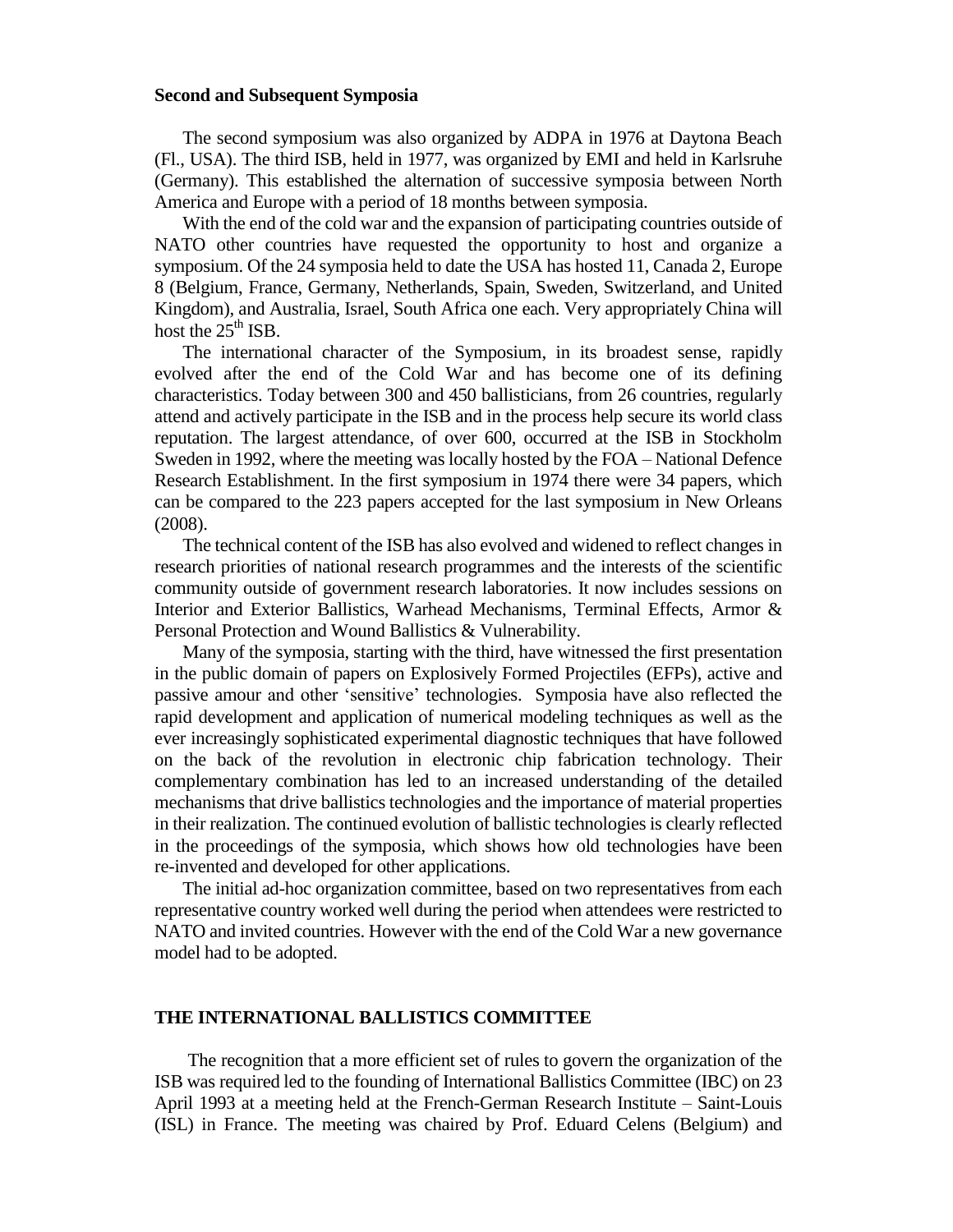co-chaired by Dr. Gustav-Adolf Schröder (Germany), with Dr. Rob Ijsselstein (Netherlands) as secretary. The founding members of the IBC are listed in Table I, below. Dr. Gustav-Adölf Shröder, Germany, became the first IBC chairman in 1993. He was followed by Dr. Michael Murphy, Dr. Marc Giraud, Dr. Pieter Nel, Dr. Bo Janzon, with Jack Riegel, the current chairman completing the list, see Figure 1.

The meeting finalized the "Terms of reference" for the IBC. These Terms of Reference were endorsed at the first formal IBC meeting held during the 14<sup>th</sup> ISB held in Quebec in September 1993.

# Table I: LIST OF FOUNDING MEMEBRS OF THE IBC

| <b>IBC FOUNDER MEMBERS</b><br>-23 April 1993- |            |                    |  |
|-----------------------------------------------|------------|--------------------|--|
| Dr. Bruce Burns                               | ARI        | <b>USA</b>         |  |
| <b>Prof. Eduard Celens</b>                    | ERM        | <b>Belgium</b>     |  |
| Dr. Claude Fauguignon                         | <b>ISL</b> | France/Germany     |  |
| Dr. Marc Giraud                               | <b>ISL</b> | France/Germany     |  |
| Mr. Neil Griffiths OBE                        | <b>DRA</b> | UK.                |  |
| Dr. Rob Ijsselstein                           | <b>TNO</b> | <b>Netherlands</b> |  |
| Dr. Bo Janzon                                 | <b>FOA</b> | Sweden             |  |
| Dr. Meir Mayseless                            | <b>RBC</b> | Israel             |  |
| Dr. Michael Murphy                            | LLNL       | <b>USA</b>         |  |
| Dr. Gustav-Adolf Schröder                     | EMI        | Germany            |  |
| Dr. Alois Stilp                               | EMI        | Germany            |  |

| Gus Schroeder<br>Germany<br>1993 - 1996 | Michael Murphy<br><b>USA</b><br>1996 - 1999 | Marc Giraud<br>France<br>1999 - 2002 |
|-----------------------------------------|---------------------------------------------|--------------------------------------|
|                                         |                                             |                                      |
| Pieter Nel                              | Bo Janzon                                   | <b>Jack Riegel</b>                   |
| South Africa                            | Sweden                                      | <b>USA</b>                           |
| 2002-2005                               | 2005-2008                                   | 2008-2010                            |
|                                         |                                             |                                      |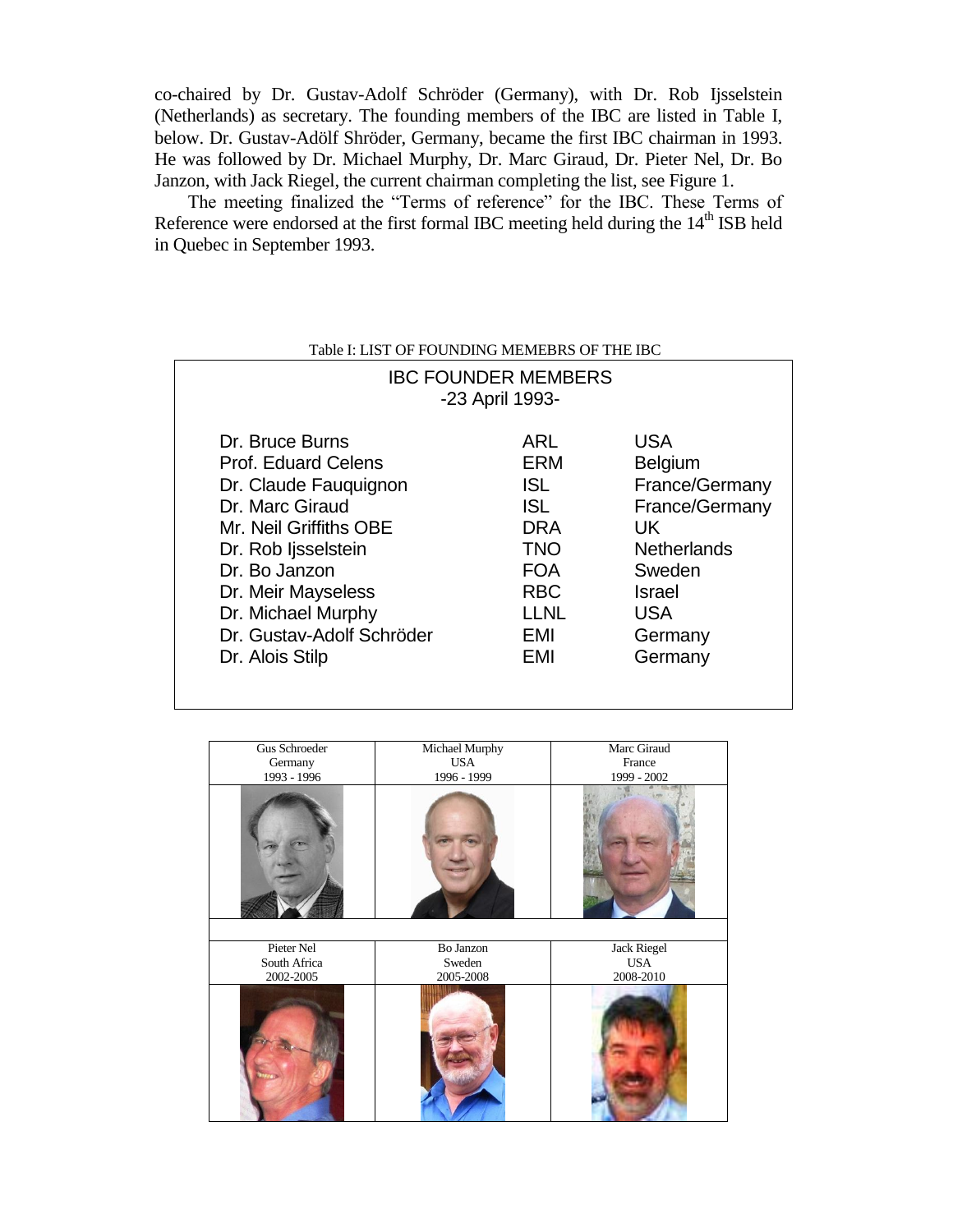The IBC is concerned with "promoting the science of ballistics internationally in the broadest sense, and has as further objectives: to provide at the highest level a means of interchange and experience in this field by ensuring that at least an ISB takes place approximately every 18 months and that the organization thereof is of a high standard; to organize and conduct additional activities that further the development and advancement of the field of ballistics".

Dr Marc Giraud, the third IBC chairman, recognized that to better fulfill the main objectives of the IBC it was necessary to adapt the initial Terms of reference of the IBC, especially those concerning membership, the composition of the executive board and the creation of advisory committees. Therefore a charter replacing the initial Terms of reference of the IBC was submitted to the IBC members for discussion at the  $19<sup>th</sup>$  ISB held at Interlaken, Switzerland, in May 2001.

The Charter was finally approved and adopted at the 20th ISB in Orlando, in October 2002. The Charter defines the responsibilities and membership requirements of every IBC member. The rules of governance vest the running of the IBC in an Executive Board of 8 members, supported by 5 advisory committees. The responsibilities of every IBC member were therefore clearly defined.

#### **Technical Programme Development**

The IBC has expended considerable effort to improve the scope of the ISB and maximizing the opportunities for those attending a symposium to present their work and network with colleagues. Whilst the oral presentations remain a core element of the ISB, the poster paper sessions now represent the main presentation medium for delegates. The use of the General Sessions in the oral presentations have been developed as a vehicle to let delegates gain a fuller understanding of the current research activities in ballistics that may be outside of their immediate area of expertise.

The scope of the ISB has also been widened to include personal protection, which together with vulnerability and wound ballistics are topical areas given current conflicts.

The IBC has continued to encourage high quality papers by supporting prizes and awards. Currently there are three: The Edith and Louis Zernow Award for outstanding advancement in ballistics; The Rosalind and Pei Chi Chou Award for young authors; The Neil Griffiths Award for outstanding contribution in warheads and shaped charges. There are plans to introduce an award for the best poster paper at the Beijing symposium.

When it comes to the ISB Proceedings the IBC has been keen to embrace developments in reproduction technology. As a result the proceedings are now available in a two volume hard back book printed to high quality and an electronic CD. For ISB organized in North America a copy each of the proceedings is lodged with the Library of Congress to ensure they are always readily accessible to researchers. A copy is also available from the NDIA. Given the weight and cost of printing these hardback volumes there is significant pressure to move towards only an all electronic version of the proceedings.

As described above one of the core objectives of the ISB has been to offer a forum for researchers to present their work, including work in progress. Papers were therefore not refereed. Over the past 5 years the argument has developed that the IBC should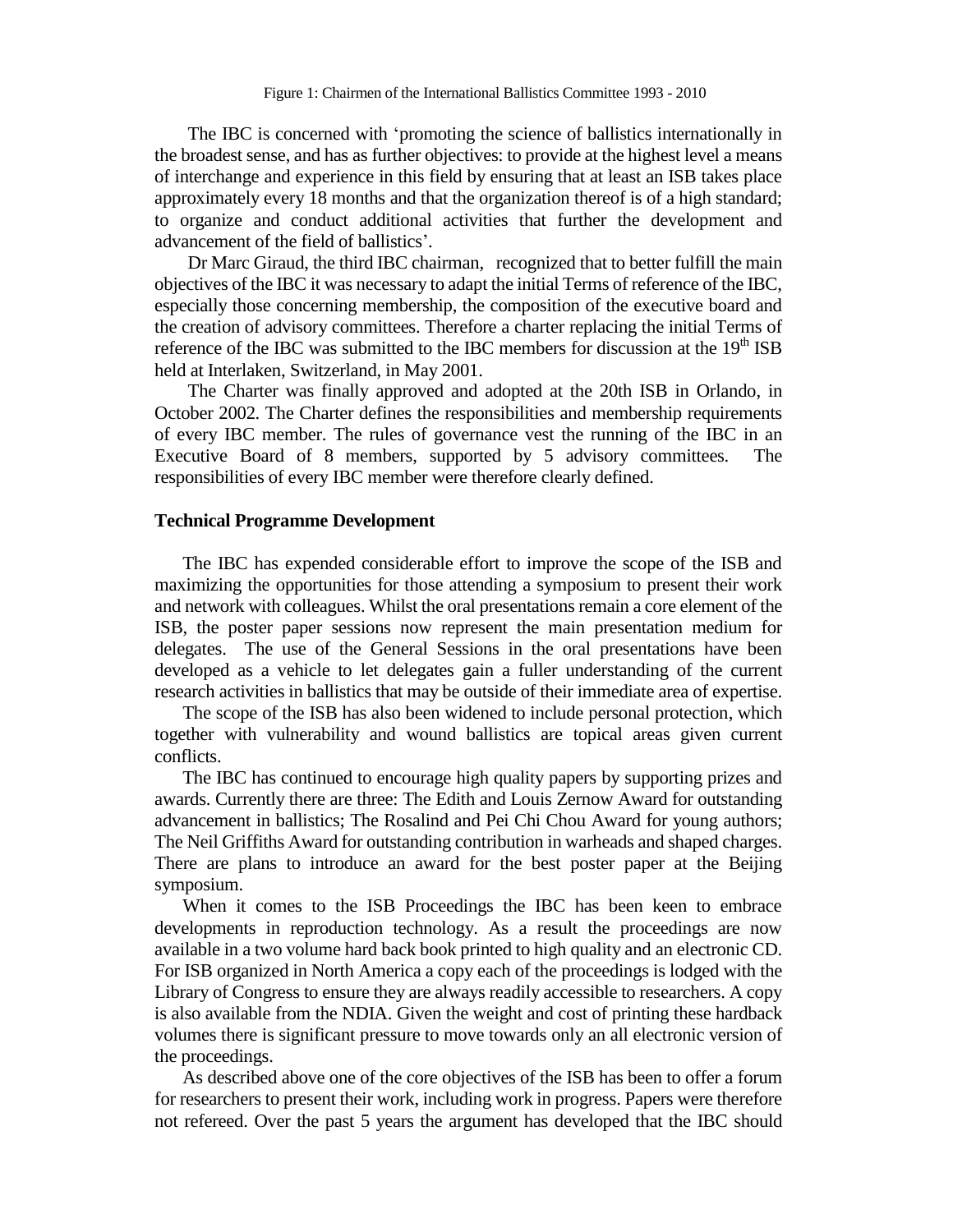begin to publish some of the more technically mature papers as refereed papers in a suitable journal. A major difficulty in meeting this desire was the lack of a journal that covers all of the topics in the ISB. This coupled with the cost of setting up and running a new journal presents two significant obstacles. Nevertheless the IBC decided to proceed with an experiment starting at the  $25<sup>th</sup>$  ISB in Beijing, which will result in a small number of journal grade papers being refereed and published as a special issue of the Journal of Applied Mechanics (JAM). The first guest editor is Dr. Bo Janzon, the past IBC chairman, who has spent a considerable amount of time in making this possible. If this experiment is considered a success then it will be expanded. However the ISB will continue to adhere to its original objective of providing a forum for work in progress.

Finally a new experiment initiated by the IBC has been the encouragement of technical workshops and courses to be held on the day before the start of the ISB to enable those new to the study of ballistics to learn from those with a lifetime of experience. The feedback from those who have attended the workshops organized in Tarragona and New Orleans has been very positive.

## **Next Steps**

The IBC Charter sets out the process and requirements for ballisticians to become members of the IBC. As a result the IBC has steadily grown in numbers until it now numbers 55, including 14 emeritus members. Whilst the Executive Board has considerable authority its decisions have to be ratified by the whole IBC. As the IBC membership has grown so the decision making process has become increasingly lengthy. As the IBC only meets at the symposia it has become much harder to complete all its necessary business during the 5 days of the symposium, especially as IBC members also wish to attend the various technical sessions. The decision making process therefore needed to be streamlined.

The other challenge facing the IBC is demographics. Many of the founding members of the IBC with a great many years of experience in ballistics have either retired or will retire within the next 5 years. The IBC, therefore, has already lost and will continue to lose a considerable amount of its corporate knowledge.

It has been recognized that for the ISB to continue to thrive we need to empower delegates and encourage them to take a more active participation in organizing the ISB and driving forward the science of ballistics.

After some lengthy discussions within the IBC, Dr. Bo Janzon issued a simple questionnaire to seek the views of the delegates to the 23<sup>rd</sup> ISB at Tarragona, Spain in 2008. The results showed there was a clear majority interested in the formation of a Ballistics Society, with an elected board of directors. This is very similar to the way in which, for example, the Hypervelocity Impact Society (HVIS) runs its HVIS symposia, where a delegate becomes a member of the Society for the period up to the next symposium. Candidates for the Board of Directors are nominated from the membership of the Society and all members take part in the elections.

Since the Tarragona ISB (May 2007) Jack Riegel, the current IBC Chairman, and the Executive Board have been working out the details of how an International Ballistics Society could be registered and how it would function. After much hard work the International Ballistics Society will be launched in Beijing, marking a new direction for ballisticians and their science.